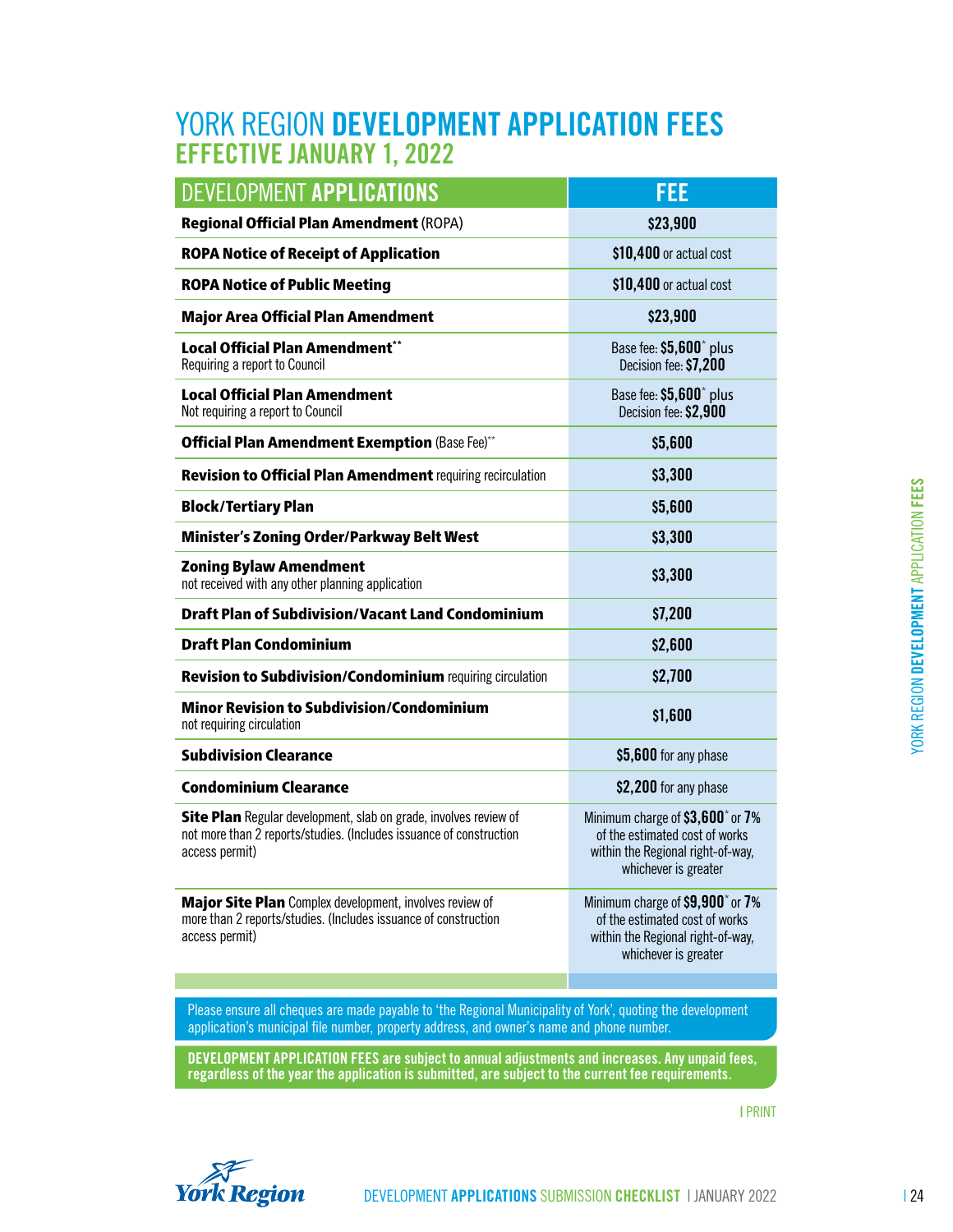## YORK REGION DEVELOPMENT APPLICATION FEES EFFECTIVE JANUARY 1, 2022 (CONTINUED)

| FEE                                                                                                                                                                          |  |
|------------------------------------------------------------------------------------------------------------------------------------------------------------------------------|--|
| \$1,800                                                                                                                                                                      |  |
| \$2,000                                                                                                                                                                      |  |
| Minimum charge of \$10,100* or 7%<br>of the estimated cost of works<br>within the Regional right-of-way,<br>whichever is greater                                             |  |
| \$4,200                                                                                                                                                                      |  |
| \$1,100 for the first lot<br>\$180 for each additional lot                                                                                                                   |  |
| \$580                                                                                                                                                                        |  |
|                                                                                                                                                                              |  |
| \$5,200                                                                                                                                                                      |  |
| \$7,300                                                                                                                                                                      |  |
| \$5,200                                                                                                                                                                      |  |
| \$7,300                                                                                                                                                                      |  |
| \$2,200 per inspection<br>\$2,200 per inspection<br>\$2,200 per inspection<br>\$2,200 or twice the actual cost<br>to the Region to perform the work,<br>whichever is greater |  |
|                                                                                                                                                                              |  |

Please ensure all cheques are made payable to 'the Regional Municipality of York', quoting the development application's municipal file number, property address, and owner's name and phone number.

DEVELOPMENT APPLICATION FEES are subject to annual adjustments and increases. Any unpaid fees, regardless of the year the application is submitted, are subject to the current fee requirements.



DEVELOPMENT APPLICATIONS SUBMISSION CHECKLIST | JANUARY 2022 | 25

| PRINT